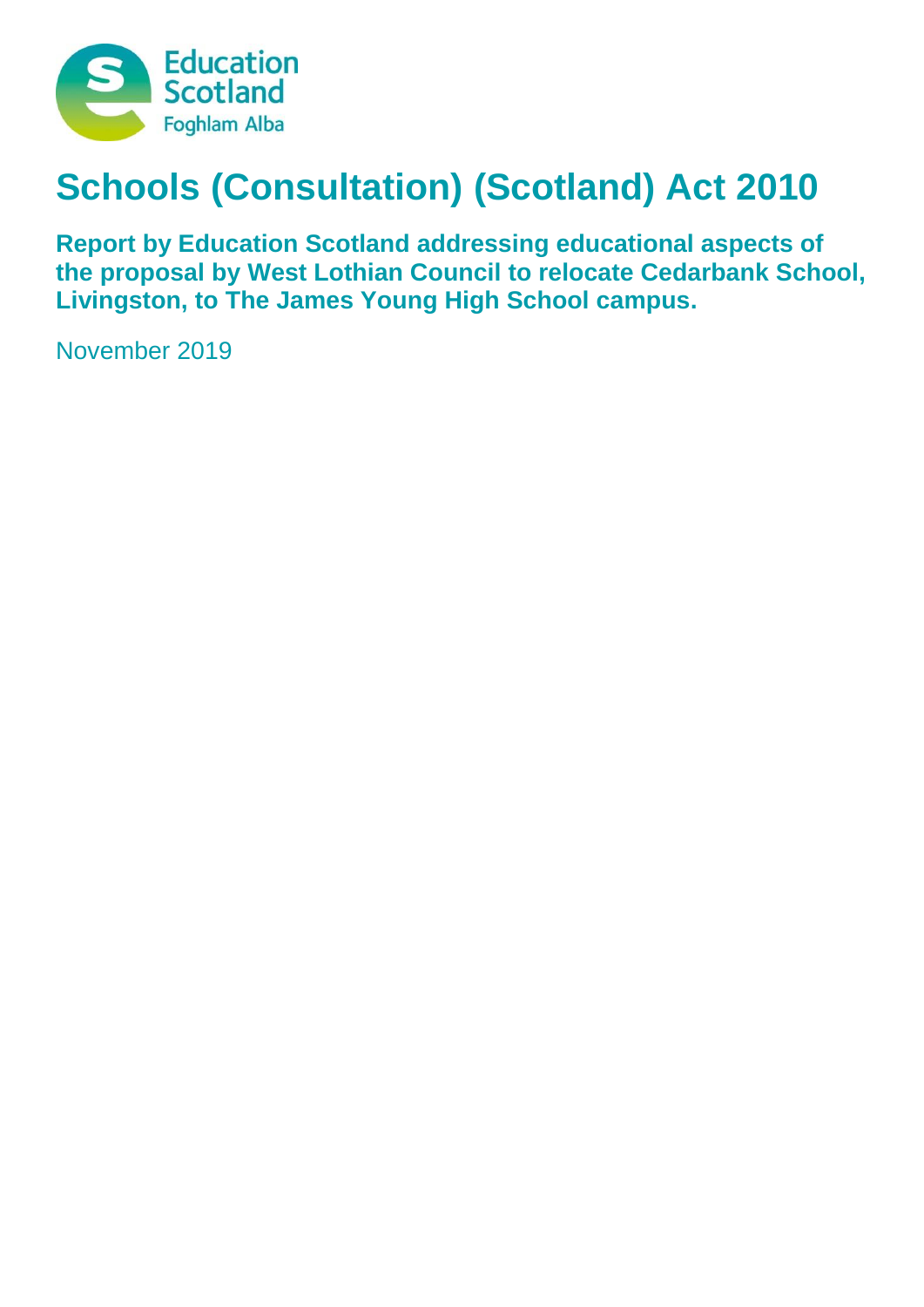### **1. Introduction**

1.1 This report from Education Scotland has been prepared by Her Majesty's Inspectors of Education (HM Inspectors) in accordance with the terms of the [Schools \(Consultation\) \(Scotland\)](https://www.google.co.uk/url?sa=t&rct=j&q=&esrc=s&source=web&cd=1&cad=rja&uact=8&ved=2ahUKEwj9-7GYkvLeAhXOasAKHT9vCtMQFjAAegQICRAB&url=https%3A%2F%2Fwww.legislation.gov.uk%2Fasp%2F2010%2F2%2Fcontents&usg=AOvVaw2lRwXOuXBCn_fz2wA9W6o2)  [Act 2010](https://www.google.co.uk/url?sa=t&rct=j&q=&esrc=s&source=web&cd=1&cad=rja&uact=8&ved=2ahUKEwj9-7GYkvLeAhXOasAKHT9vCtMQFjAAegQICRAB&url=https%3A%2F%2Fwww.legislation.gov.uk%2Fasp%2F2010%2F2%2Fcontents&usg=AOvVaw2lRwXOuXBCn_fz2wA9W6o2) ("the 2010 Act"). The purpose of the report is to provide an independent and impartial consideration of West Lothian Council's proposal to relocate Cedarbank School to The James Young High School campus. Section 2 of the report sets out brief details of the consultation process. Section 3 of the report sets out HM Inspectors' consideration of the educational aspects of the proposal, including significant views expressed by consultees. Section 4 summarises HM Inspectors' overall view of the proposal. Upon receipt of this report, the Act requires the council to consider it and then prepare its final consultation report. The council's final consultation report should include this report and must contain an explanation of how, in finalising the proposal, it has reviewed the initial proposal, including a summary of points raised during the consultation process and the council's response to them. The council has to publish its final consultation report three weeks before it takes its final decision.

- 1.2 HM Inspectors considered:
- the likely effects of the proposal for children and young people of the school; any other users; children likely to become pupils within two years of the date of publication of the proposal paper; and other children and young people in the council area;
- any other likely effects of the proposal;
- how the council intends to minimise or avoid any adverse effects that may arise from the proposal; and
- the educational benefits the council believes will result from implementation of the proposal, and the council's reasons for coming to these beliefs.
- 1.3 In preparing this report, HM Inspectors undertook the following activities:
- attendance at the public meeting held on 26 September 2019 at The James Young High School in connection with the council's proposals;
- consideration of all relevant documentation provided by the council in relation to the proposal, specifically the educational benefits statement and related consultation documents, written and oral submissions from parents and others; and
- visits to the sites of Cedarbank School and The James Young High School, including discussion with relevant consultees.

#### **2. Consultation process**

2.1 West Lothian Council undertook the consultation on its proposal with reference to the [Schools \(Consultation\) \(Scotland\) Act 2010.](https://www.google.co.uk/url?sa=t&rct=j&q=&esrc=s&source=web&cd=1&cad=rja&uact=8&ved=2ahUKEwj9-7GYkvLeAhXOasAKHT9vCtMQFjAAegQICRAB&url=https%3A%2F%2Fwww.legislation.gov.uk%2Fasp%2F2010%2F2%2Fcontents&usg=AOvVaw2lRwXOuXBCn_fz2wA9W6o2)

2.2 Cedarbank School is an authority-wide facility which provides education for secondary-aged young people who have a range of additional support needs relating to learning and social communication. It is currently operating across sites at Cedarbank School, Deans Community High School and Armadale Academy. The council proposes the construction of a new, integrated all-purpose facility on the campus of The James Young High School.

2.3 The consultation period incorporated a period of 30 school days from 9 September 2019 until 30 October 2019. Information about the proposal was made available in the local press, through a dedicated page on the West Lothian Council website, through West Lothian Council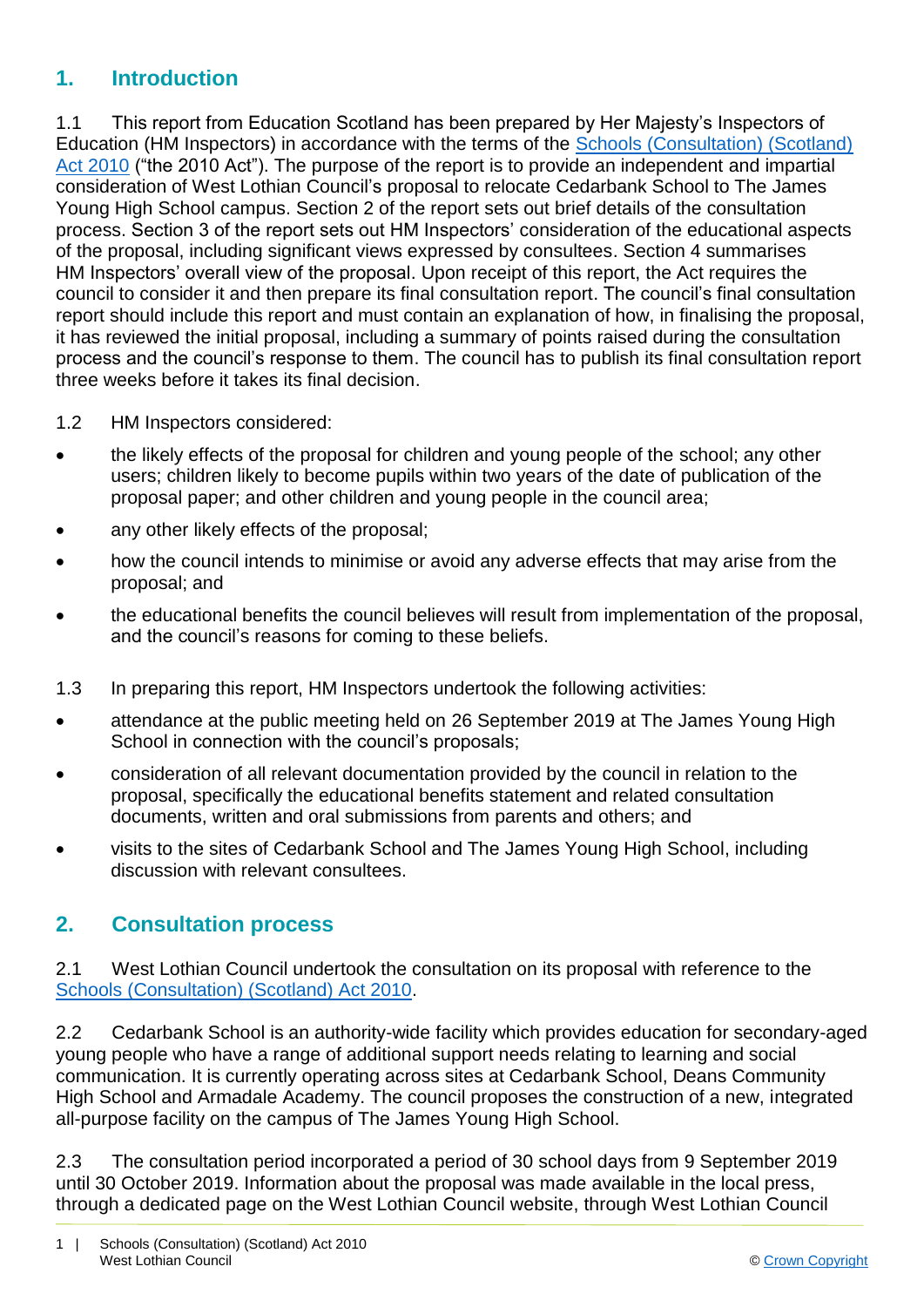digital media products, and was also available in hard copy in central locations within West Lothian and by postal distribution on request. The consultation document was made available through translation services and provision for deaf and hearing impaired, blind and visually impaired. Public meetings took place at Cedarbank School on 18 September 2019 and at The James Young High School on 26 September 2019. The first of these was attended by 13 members of the public and the second by 12 members of the public. There were 12 written responses to the consultation from individuals. None of these opposed the proposal, although some issues were raised including access to the proposed site and the size of the new Cedarbank building. Positive consultation responses were also received from pupil groups from three local schools and from Livingston Village Community Council. Further meetings were held with parents and staff to examine and discuss draft plans for the proposed new school building.

# **3. Educational aspects of proposal**

3.1 The council has outlined a number of specific educational benefits of the proposal which are summarised in this section. Firstly, it believes that provision at the new Cedarbank School building will enable young people to access the curriculum in an alternative environment to mainstream school. The location of the proposed building should allow Cedarbank pupils to work in small group settings to meet their needs as well as having access to secondary education at The James Young High School. There is also a significant advantage to having all Cedarbank pupils and staff based in the same building. Overall, this is a potential educational benefit.

3.2 Secondly, the council believes that the location of the new building will enhance links with secondary schools as well as building upon strong community links. There is significant potential for staff and young people from Cedarbank School and The James Young High School working together in mutually beneficial ways, including sharing of practice and moderation of assessment standards. It will also be more straightforward to make community links when the school is on a single site rather than spread across three. Overall, this is a potential educational benefit.

3.3 Thirdly, the council maintains that there are no negative implications for either the management of the school or its staffing. Currently, a significant amount of management time is taken up by organising and timetabling the movement of staff and young people between different locations across the school's three sites. If the proposal goes ahead, senior staff should have more time for strategic and improvement activities within the school. Similarly, staff and pupils will have more time for learning activities which they would previously have used for travelling between sites. This is therefore a clear potential educational benefit.

3.4 Pupils, parents and staff of Cedarbank School who spoke to HM Inspectors are in favour of the proposal. They are keen for the whole school to be on a single site, and see benefits to the central location and to the access to secondary education in The James Young High School. They appreciated the recent opportunity to comment on draft plans for the new school and feel that it is vital for their involvement to continue so that the brief for the new school is comprehensive and that the new building is of an appropriate size and fit for purpose.

3.5 Pupils, parents and staff of The James Young High School who spoke to HM Inspectors are in favour of the proposal. They are keen to welcome young people and staff from Cedarbank School to their campus and are enthusiastic about ways in which young people from each school could benefit from the location of the new building, including access to a wider curriculum and work experience opportunities. They also see benefit in the opportunities for staff from both schools to work with and learn from each other, enhancing each other's practice. They are keen to be involved in the development of the project and would appreciate confirmation that the Cedarbank access road will be built first so that construction traffic does not have to use the busy narrow road which leads to The James Young High School.